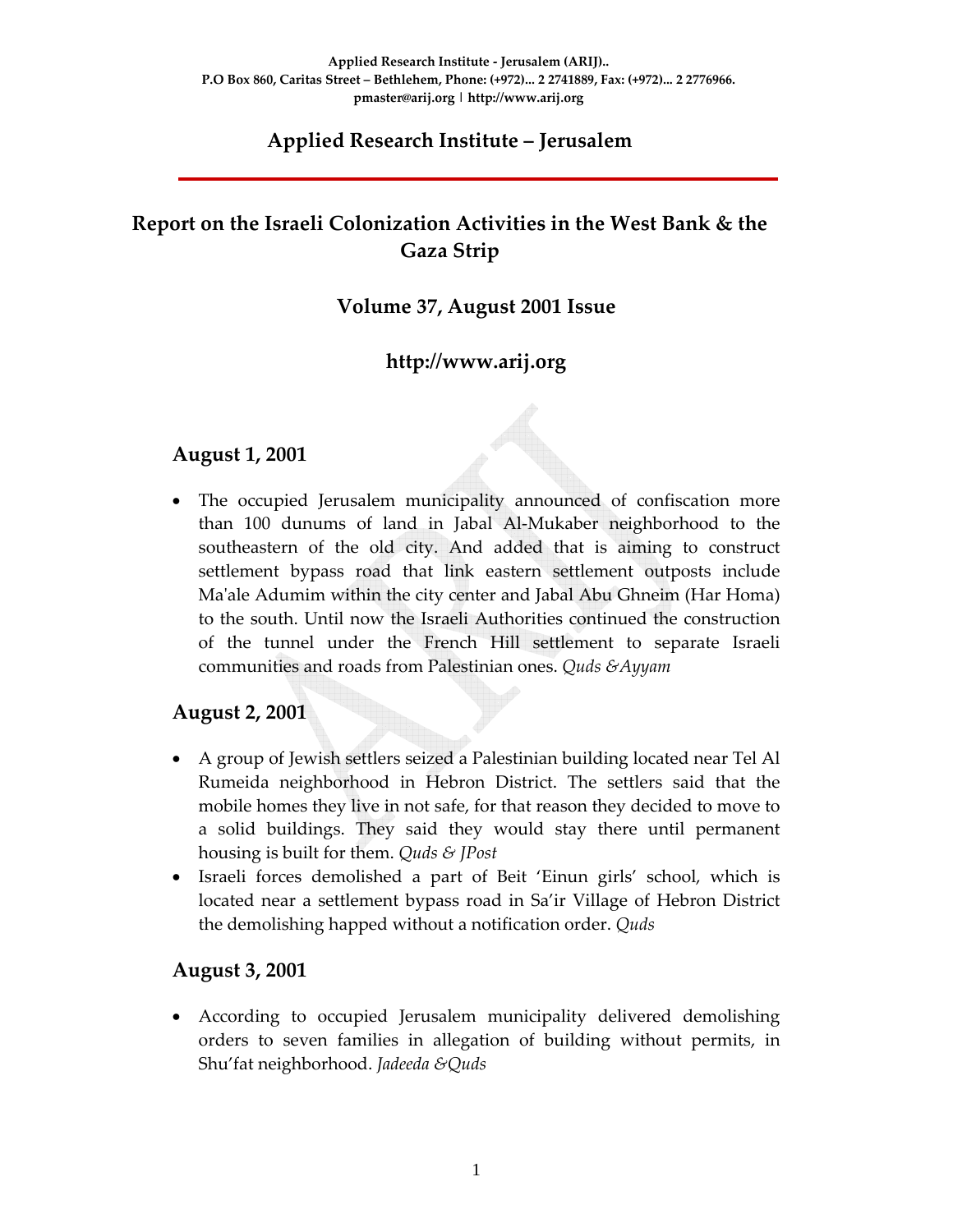- A group of Jewish settlers seized on a plot of land lies in Al Baq'a Area near the #60 bypass road that lead to Qiryat Arba settlement, this land belong to Sultan Al Tamimi family.
- According to eyewitnesses, the settlers erected a tent on this land, which is cultivated with olive, almond trees and grapevine attempting to install fencing wall around it for preparation of building anew settlement. *Quds*

### **August 4, 2001**

- In Nablus District between Zawata and Ijnisinya villages the Israeli forces burned more than 200 olive trees, and prevented the firemen from reaching the area for fire fighting. *Ayyam &Quds*
- The Jewish colonist of Shaare Tikva, which is near 'Azzun 'Atma village in Qalqiliya District, damaged and burned agricultural properties of Palestinian villagers such as green houses and a wide area of land cultivated with tomatoes. *Ayyam &Quds*
- The Israeli occupation army bulldozed an agricultural land located next to a bypass road east Jericho city. In addition they bulldozed farm of banana belong to Yaser, Isam Ibrahim Asied, Munir, and Mazen Yunis Asied which estimated about 15 dunums of Arabic development project society, as well as destroyed the water network which is irrigated the fields in the area. *Quds*
- The Israeli bulldozers, protected by Jewish settlements and occupation army, commence in construction a new settlement bypass road that link Karmel settlement with Maon settlement which are established on confiscated land to the east of Yatta village in Hebron District. The new road is 1.2 km long and will affect more than 300 dunums of land and damage another hundred dunums that belong to the following Palestinian families: Muslem, Shaabeen, Alhathlin, Daoud, Abu Batikh, Zein, Abu Hameid, Shatat, Abu Eid, and Abu Malash. *Ayyam*

### **August 5, 2001**

• The Israeli occupation bulldozers destroyed a wide area estimated a hundred of dunums on Surif and Al Jab'a villages land, north west of Hebron. Aiming to erect a new settlement outpost. *Ayyam*

### **August 6, 2001**

• In Qalqiliya District Scores of Jewish settlers, backed with Israeli army, set fire to more than 300 olive trees from Jit village land and these trees are belong to: *Jadeeda &Ayyam*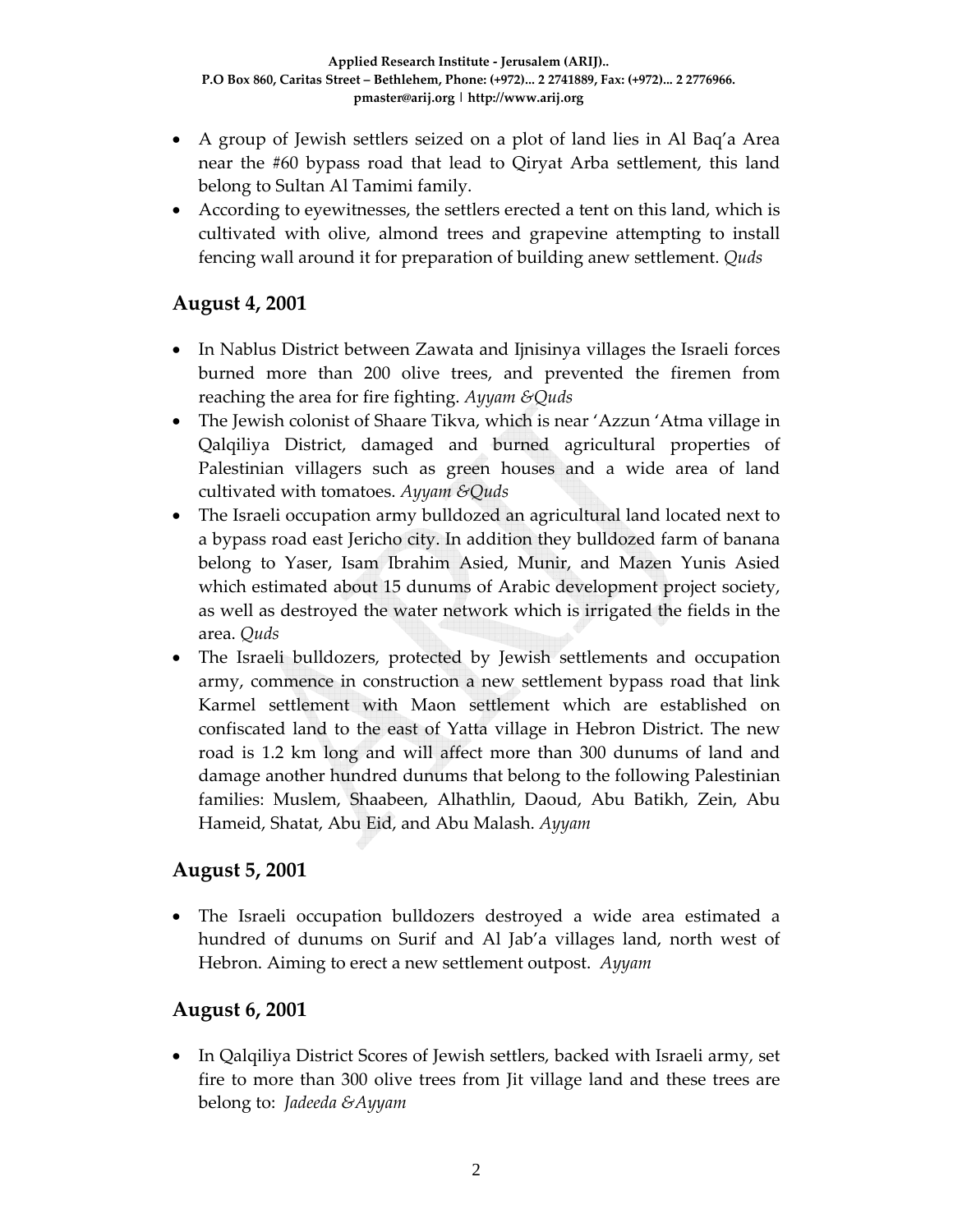- Elayan Sedah
- Muhammed Khader
- Muhammed Yamin
- Rashad Sedah
- Furthermore, tens of Jewish settlers attacked Palestinian villagers and their properties in Hebron old town; they also blocked a road leading to the Ibrahimi Mosque, and threw stones at the Palestinian cars. *PIC*

### **August 7, 2001**

• The Israeli occupation forces demolished Palestinian house that is located to the west of the tunnel in Beit Jala neighborhood without any reasons or notification, the house belongs to Ibrahim Qanis. *Ayyam*

#### **August 8, 2001**

- *According to Al‐Quds and Al‐Ayyam newspaper*, the Israeli forces placed more than 6 caravans to Negohot settlement, which is established on confiscated land of Fuqeiqis village, west Hebron. To become more than 25 caravans since transformed it from military settlement to civilian settlement, the settlers has expand it on account of the Palestinian villager land.
- *According to Jerusalem Post newspaper,* reported that the Israeli Interior Ministry released a figures show that the Jewish settlers of the West Bank and Gaza was 203.067 in December and 208.015 in June, an increase of 2,43 %. For example:
- Maale Adummim settlement increased from 26.104 to 26.478 and Efrat settlement from 6.556 to 6.606.the population of Ariel settlement went from 16.511 to 16.702

### **August 9, 2001**

- In Nablus District, the Jewish settlers of Elon Moreh commence a bulldozing works on a wide area of land in Yanun village and that for establishing a new settlement outpost. *Quds*
- The Israeli bulldozers, accompanied by a large number of Israeli army, destroyed a hundreds dunums of agricultural land cultivated with olive, almond and forestry trees in Yatta village, Hebron District. *Quds*
- Karmel Jewish settlers expanding the settlement after they seized a new agricultural land of Yatta village in Hebron District, in addition the Jewish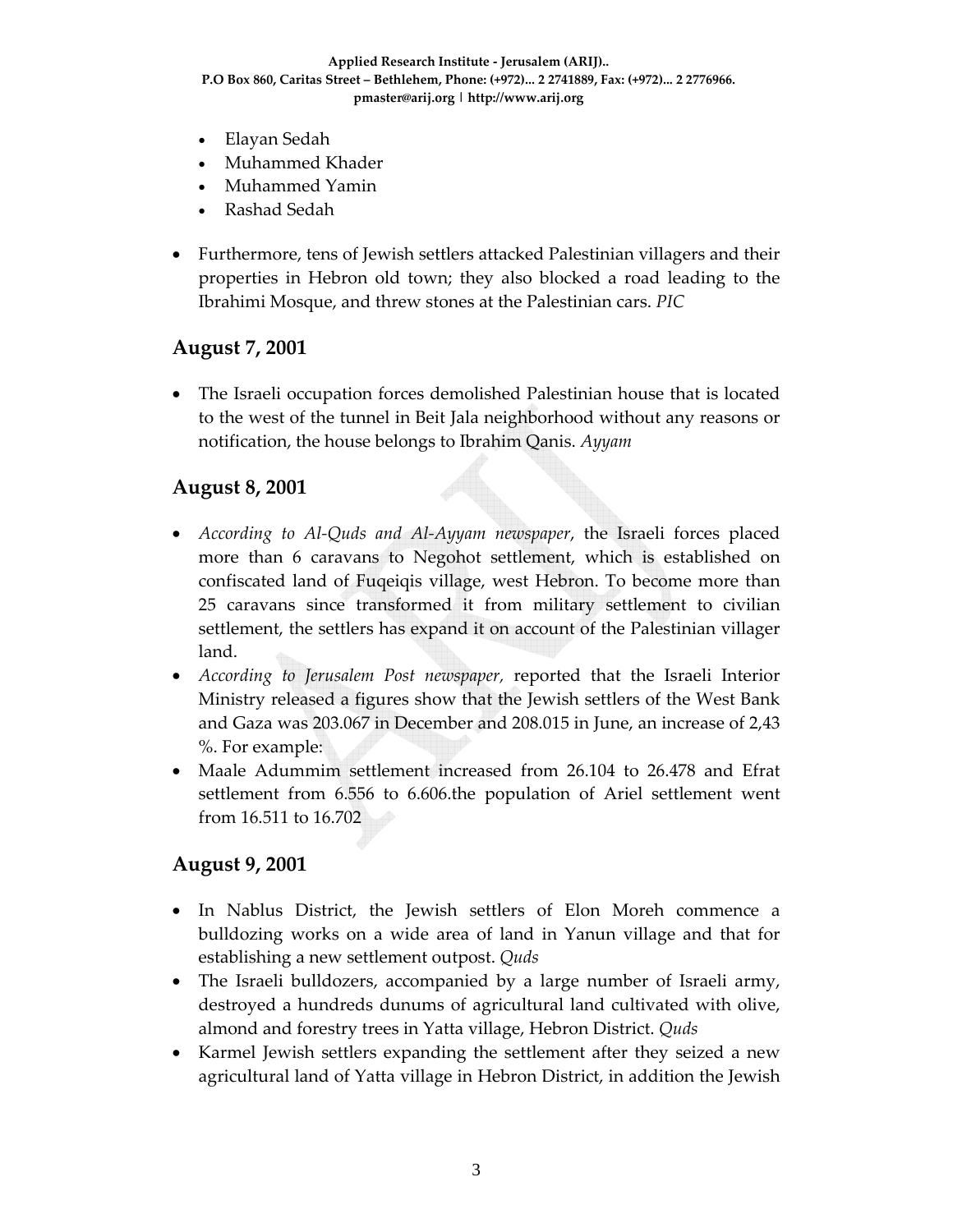settlers burned Palestinian house that belong to Fadel Abu Mayalah inside Al Luban Market of Hebron city. *Jadeeda*

### **August 10, 2001**

- Scores of Jewish settlers from Hashmonaim set fire to olive trees in Al Midya village of Ramallah District. And the Israeli army prevented the villagers from extinguishing the fire. *Quds*
- Ya'bad Palestinian villagers confirmed that the Israeli authorities continuing of confiscating the lands that surrounding Mevo Dotan 2 outpost Whereas 18 new caravans are established lately, after confiscated hundred of dunums of Ya'bad land in Jenin District; *Quds*

### **August 11, 2001**

- In Hebron District a group of Jewish settlers attacked a Palestinian building (connect between Avraham Avino settlement with Ibrahimi mosque) by throwing stones and glass bottles and harassed the residents who enter or exit from this building, the Manager Salah Al Natsheh said that the Jewish settlers sawing the main door of the building in order to seize it; *Quds*
- The Israeli occupation army stormed Beit Qad agricultural station and transformed it into a military barrack in Jenin District. *Quds*

### **August 12, 2001**

• A group of Jewish colonist burned land planted with olives and almond trees that belong to Mustafa Barqawi from Shufa village in Tulkarem District. *Quds*

### **August 13, 2001**

• Installation of a new settlement outpost in Jenin District by the Jewish settlers of Mirag (located on Jalbou' mountain) in allegation of a woman colonist has been killed in that location. Moreover, in Qalqiliya District the Jewish colonist continued their assaults on the Palestinian land in 'Azzun village where they damaged and chopped down 300 fruitful olive trees that belong to Ahmad Yousef Majed and Mohammed Suidan. *Quds*

### **August 14, 2001**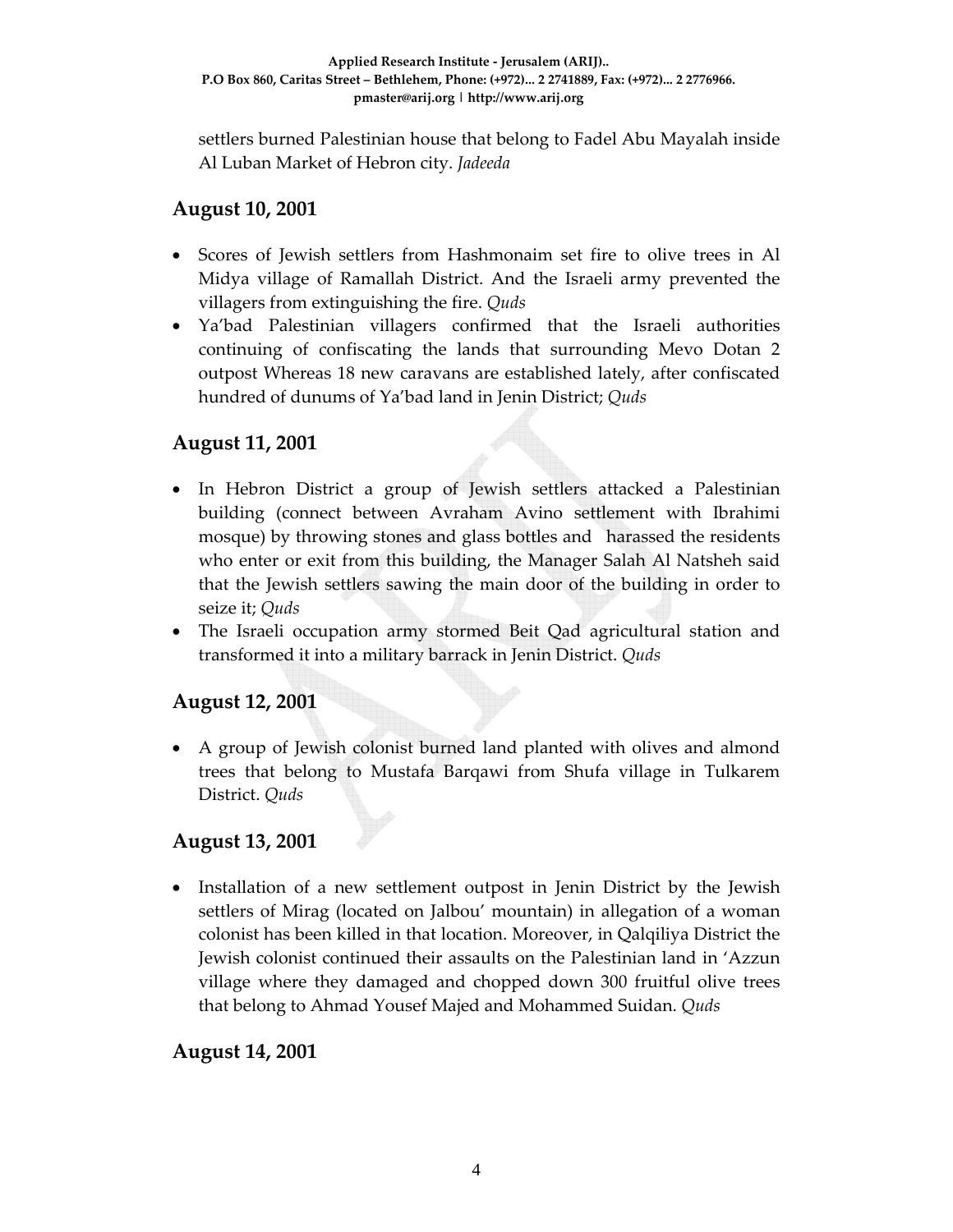• The Israeli occupation army seized Palestinian house that belong to Jamal Al Jawarish and transformed it into a military barracks in Beit Jala neighborhood, Bethlehem District. *Ayyam &Jadeeda*

### **August 16, 2001**

- The Jewish settlers of Shilo and Rahel, under the protection of the Israeli soldier, confiscated wide area of Palestinian land in Jalud village and prevented the villagers from reaching their land. According to eyewitnesses, also the Israeli bulldozers destroyed wide areas of land in Aqraba and Yanun villages, aiming to expanding Itamar settlement that is established on the villagers land. Moreover the Itamar Jewish settlers attacked five Palestinian shepherds while they were grazing their sheep near Yanun village southeast Nablus city. *Jadeeda*
- In Nablus District, A Jewish settlers attacked a Palestinian car by throwing stones and shot bullets against it, the driver lost control of the car which caused death the of taxi driver Kamal Saed Muslem 50 years old from Talfit village near Nablus District and 6 passengers injured, on a bypass road close to As Sawiya village. *Jadeeda, Jpost & PIC*

### **August 18, 2001**

• In Hebron District, the Israeli occupation forces, captured two Palestinian houses and transformed it into military barracks and watchtower point, the first one belong to Adnan Hamdan Henhin at the northern entrance of Halhul village and the second one owned by Ali Abed Alah Shetat that located in Al Fahs area near Yatta village. *Jadeeda & Quds*

### **August 19, 2001**

• Ten armed Jewish settlers stormed a Palestinian shepherd from Aqraba village, south Nablus city. They exterminated and poisoned 128 heads of sheep without any reason .the villager Abedel Ghani (65 years old) said that suddenly, the Jewish settlers opened fire against him and another group of shepherds while they were tending to their sheep near the main road between Aqraba and Yanun villages. The day before, the same group of settlers spread grazing land in the area with poisonous substances, causing the death of many cows, sheep and goats. *Quds & PIC*

**August 20, 2001**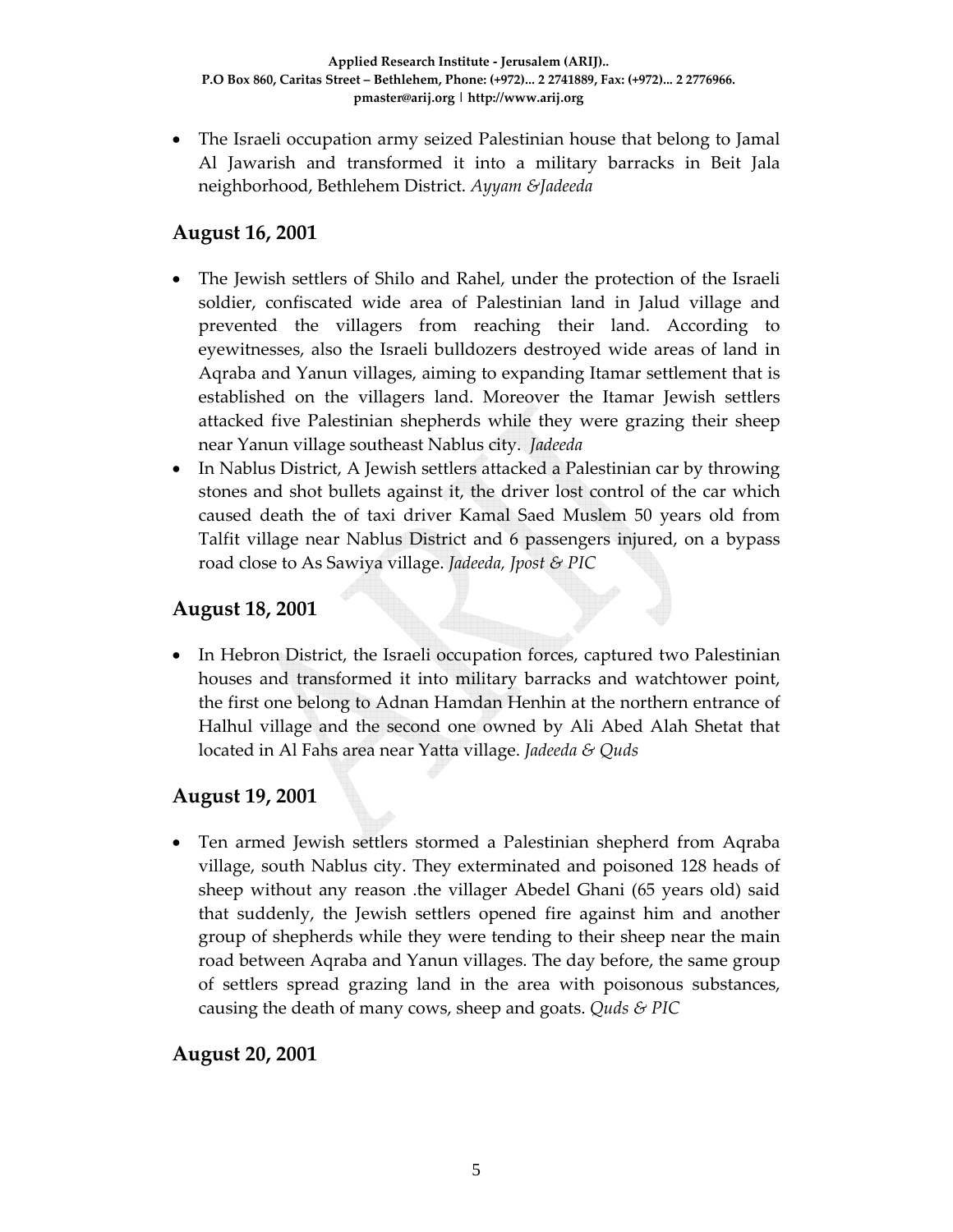- The Israeli bulldozers that belong to occupied Jerusalem municipality, guarded by police and soldiers forces, demolished two Palestinian buildings under the pretext of not a illegal building in Beit Hanina neighborhood to the north of Jerusalem .the first structure (4 ‐story) belong to Ibrahim Al Julani, and the second one belong to Fahmi Ahmad al Najar. Lately, the occupied Jerusalem municipality delivered demolishes houses tenders for scores of Palestinian families in allegation of built without permits. *Quds, Jadeeda &PIC*
- In Tulkarem District, the Israeli military bulldozers, guarded by Israeli soldiers, dug and destroyed road, whish is lead toward Shufa village, in addition closed Ras Al Shomer road that reach Safarin village by putting a rocks and a blocks. While in Hebron District, the Israeli bulldozers accompanied by armored vehicle demolished a stone factory that located in Al Fahs area without prior notification despite of the owner Rateb Abu Hamdiya have permit documents since 20 years .the area of the factory estimated on two dunums and consider the only income source of 150 person. *Quds*
- Four Jewish settlers shot Palestinian farmer called Reyad Bani Hasan from Arabbuna village in Jenin District when he was working in his land. *Ayyam*

### **August 22, 2001**

- The Israeli bulldozers continue destroying a hundred dunums of land cultivated with olive and almond trees belong to the villagers west of Jenin, aiming to execute the separation plan between the Palestinian land and the green line along the separate boundaries. Moreover, the villagers said that the Israeli bulldozers digging a trench, its height about 2 m and its width about 2.5 m along tens of kilometers, in addition to damaged couples of meters besides the trench and dumped the almond and the olive trees with a heap of earth. The villager Mohamad Jaradat confirmed that the bulldozers, under the protection of occupied Israeli soldiers, swallowed scores of kilometer of agricultural village land without notice to their owners: Sabri Farid Abu Baker, Ibrahim Mohamad Jaradat ,Mohamad Tib and Mohamad Jaradat. Jadeeda
- In Yatta village of Hebron District, two of Israeli bulldozers accompanied by Karmel settlers stormed land belongs to Mohamad Al Hazalin and commenced a wide bulldozing work. Moreover, the bulldozer constructed a new by‐pass road that link between Karmel and Maon settlements, the villager Mohamad with his family tried to defend of their land but Israeli soldiers and the Jewish settlers attacked them. *Ayyam*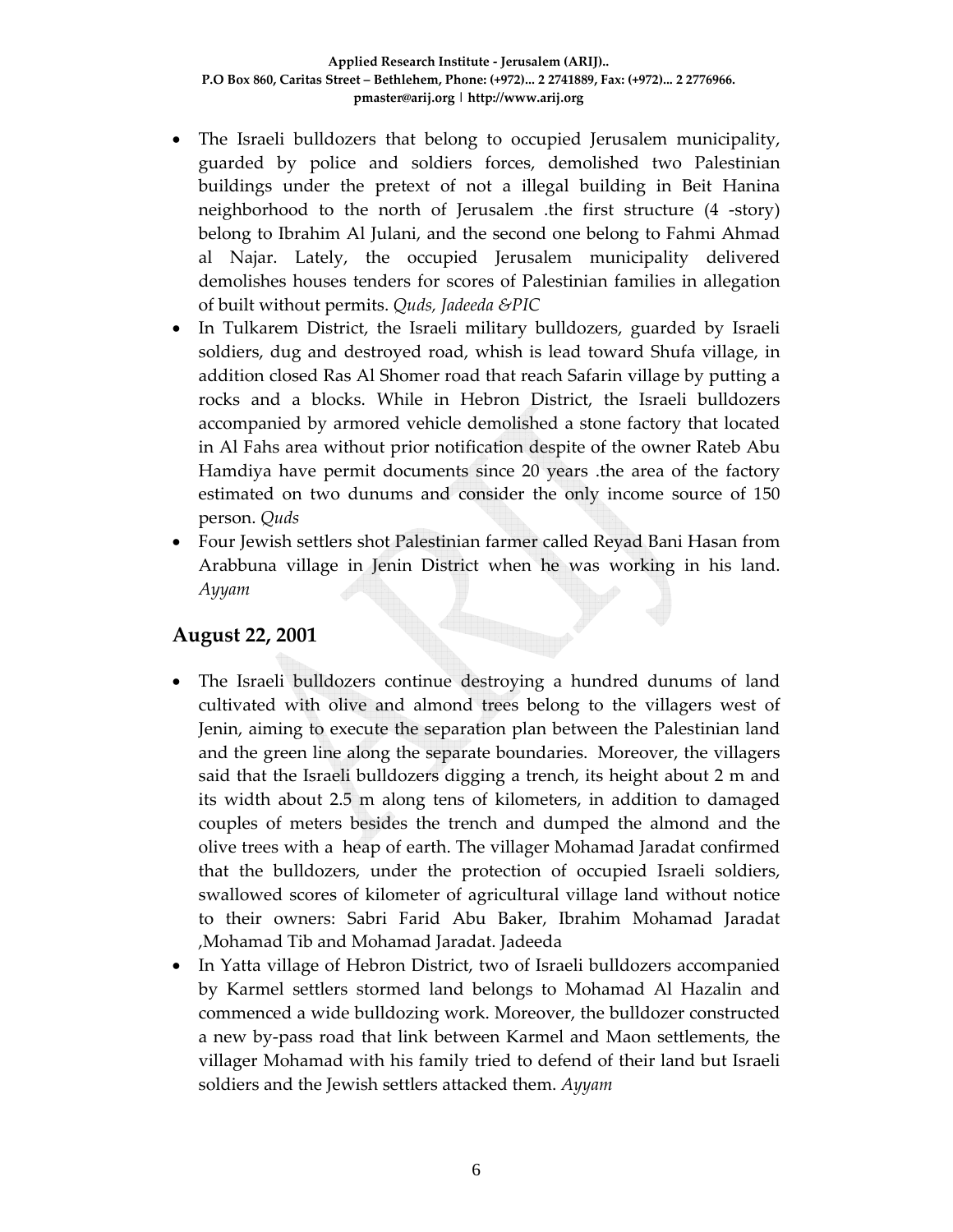- In Jericho District, a large number of Israeli army stormed Fasayil village whereas gave evicted and notice to a number of villagers: Ayash Daajnah, Odah Rashayda, and Jazeeya Ali Ghazal. *Ayyam*
- The Israeli bulldozers, under the protection of Israeli police and army, dug a trench along the road that is near the military checkpoints that are erected on the Jerusalem District endurances to forbidden the cars and lorries and even the walkers from passing the region. In addition the bulldozers damaged and dug a deep trench on the tracks roads that lead separate the "Nisabeh" buildings from the northern area and other Palestinian houses. Quds

# **August 23, 2001**

• Group of Homesh Jewish settlers blocked the road leading to Sabastiya village, west of Nablus, with burning tires. *Jpost*

## **August 24, 2001**

- In Jenin District the Jewish settlers placed a large quantity of poisons substances near roads edges between Al 'Araqa and 'Anin villages beside the settlements which established on the villages land*. Jadeeda*
- In Tulkarem District, the Israeli Bulldozer, under protection Israeli forces, destroyed Lemon trees and another citrus tree of a farm owned by a farmer from 'Illar village. *Quds*

## **August 25, 2001**

- An Israeli decision to demolish 12 commercial shops in Mas-ha village market in allegation of dose not possesses permits. These commercial shops belong to:
	- 1. Yousef Abu Safia
	- 2. Mohamad Abu Shhadeh
	- 3. Talal Odeh
	- 4. Abed Al Aziz Ibrahim
	- 5. Nemer Abed Al Rahman
	- 6. Saleh Abu Safia
	- 7. Jamal Alqarem
	- 8. Zaher Rashedeh
	- 9. Daoud Abed Al Haq
	- 10. Sami Al Aqra'.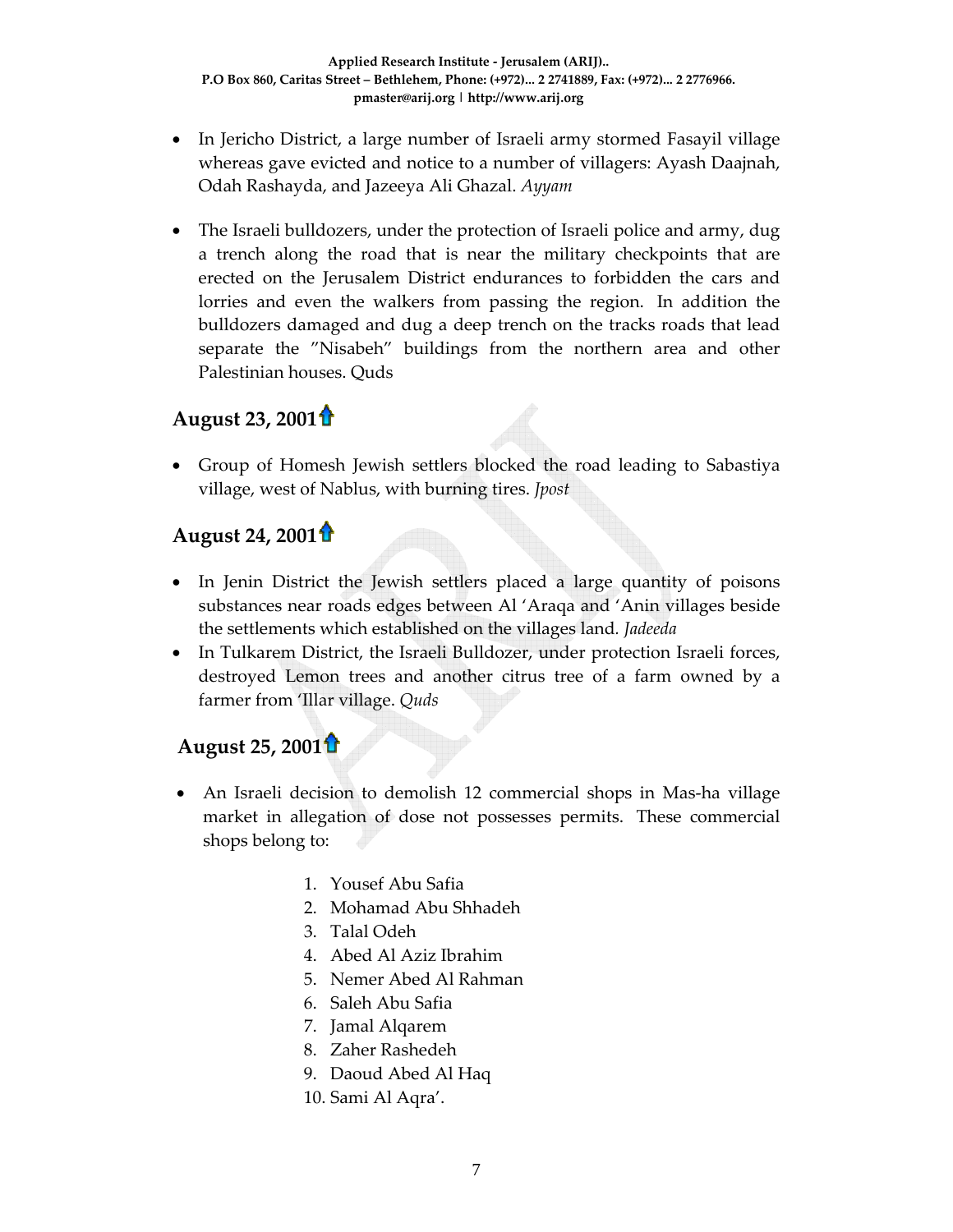11. Jamal Abu Safia. In addition to house owned by Mouhamed Issa which area is 160 m. *Quds*

In Hebron District, the Jewish settlers continue their harassment against Palestinian people. In Wadi Al Tufah the settlers of Tal Al Rumeida fired shots at Palestinians injuring one. In addition to other villagers, form another side the Israeli forces captured roof of one of Palestinian villagers called Saleh Rajeh Abu Shehab and transformed it into military barracks in Beit Furik village in Nablus District. Moreover, in Tulkarem District the Israeli bulldozers uprooted more than 200 olive trees from the land of Khaled and Majed Khresha that located to the east of Dahiyat Dhinnaba village as well as constructed a track road through the villagers land lead to 'Izbat Abu Khameish and toward a military base near Avne Hefets settlement. *Quds*

### **August 26, 2001**

- The Israeli Authorities delivered three demolition orders to three houses and a kindergarten under the pretext of building without permits, in Dhaher Al 'Abed village of Jenin District. The houses belong to:
	- Ahmad Ghaleb 'Amarneh
	- Helmi Abed Al Latif
	- Ghasan Sameh 'Amarneh. While the kindergarten belong to the village council. *Quds*
- In Qalqiliya District, the Israeli Authorities imposed curfew in Azun village, and also blocked the northern entrance of the village, which is the main entrance that link it within the District. *Quds*
- The settlers of Tekoa poisoned heads of sheep, after sprayed chemical poisonous substances into the grazing area where located between the settlement and Al Qab village south Al Fureidis village in Bethlehem District. The heads of sheep belonged to Farhan Hasan Al Salahat.*Quds*

### **August 28, 2001**

• In Nablus District, According to villagers from Beit Furik said that tens of Jewish settlers attacked the villager's properties and burned scores dunums of agricultural land. Moreover the Israeli bulldozers destroyed villagers land cultivated with citrus trees and vegetable in Area called "Sufeen" east of Qalqiliya city *Jadeeda*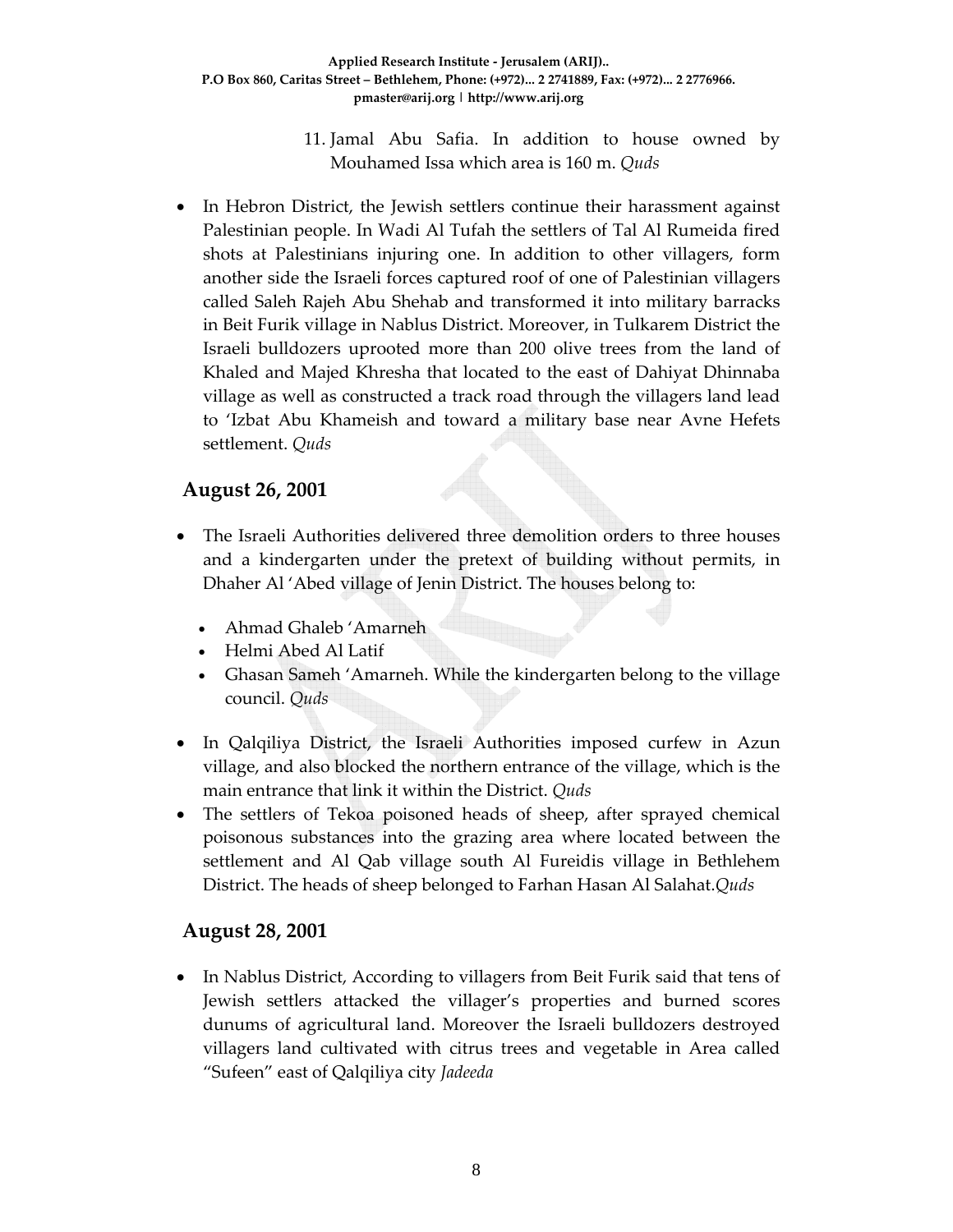- The Israeli soldiers fired at livestock pen that caused death of more than 15 heads of sheep in Rakhme village, Bethlehem District. Quds
- The Israeli forces stormed the Abu Nujeim village in Bethlehem District and destroyed the water network as well as damaged part of Abu Nujeim school in addition uprooted more than 20 olive trees that belonged to the school. *Quds*

### **August 29, 2001**

- A group of Jewish settlers fired shots into a Palestinian car at Hizma Jericho road, caused the death of 25 years old young man called Hedar Jadou' Kanan from Hizma village (north eastern occupied Jerusalem) while he was traveling to his work and also his father and his brother were injured. Kanan's father and brother reported that three Jewish settlers riding in a car opened fire at the Palestinian car and run away toward the Maale Adummim settlement. *Jadeeda ,Ha'aretz& PIC*
- The Israeli army occupied Palestinian house owned by Ibrahim Qasem Salim, which is located nearby the main road in Beit 'Ur at Tahta west of Ramalllah city that has placed under curfew for forth days consecutively. *Jadeeda*

### **August 30, 2001**

- In Jenin District the Israeli bulldozers uprooted scores of olive trees belonged to the villager Hamza Abu Al Rub (45 years old) from Jalbun village without prior notification. And also closed his land by blocks to prevent him from entry. Furthermore in Jerusalem District the Israeli forces set up new four military posts in Palestinian villages, which are overlooking the Givat Zeev settlement and Modin settlement west of Jerusalem. Several villagers said that military posts were established on houses in Tera, Beit 'Ur At Tehta and Kharbatha Al Misbah villages Quds
- The monthly report is an overview of events that have been reported by field workers and \ or by one or more of the following sources: Al-Ayyam, Al‐Quds, Alhayat Al Jadeeda, Ha'aretz, Jerusalem Post, Ministry of Information (MoI) and Palestinian Information Center (PIC). The text is not quoted directly from the sources but is edited for size and clarity.